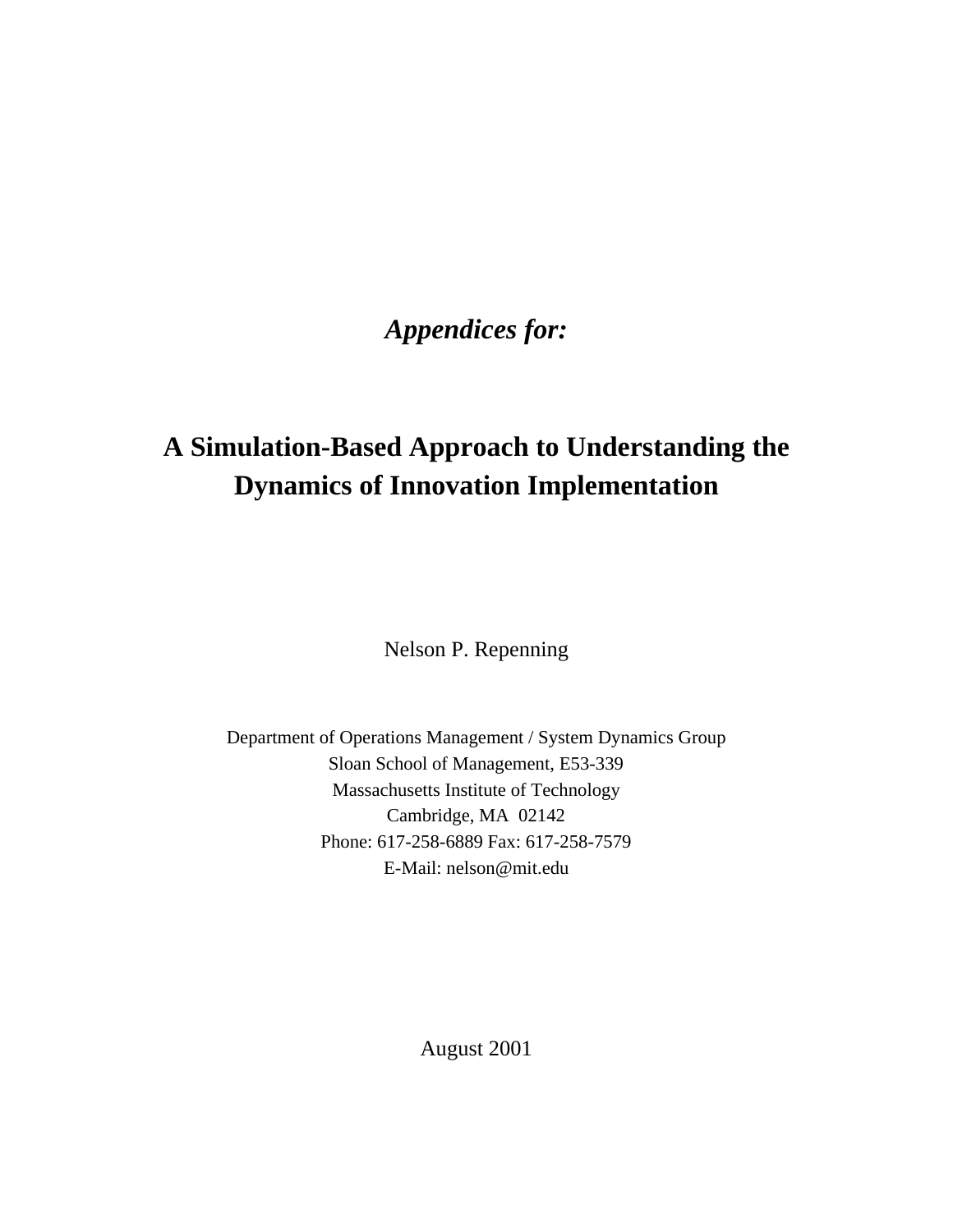*Version 4.0*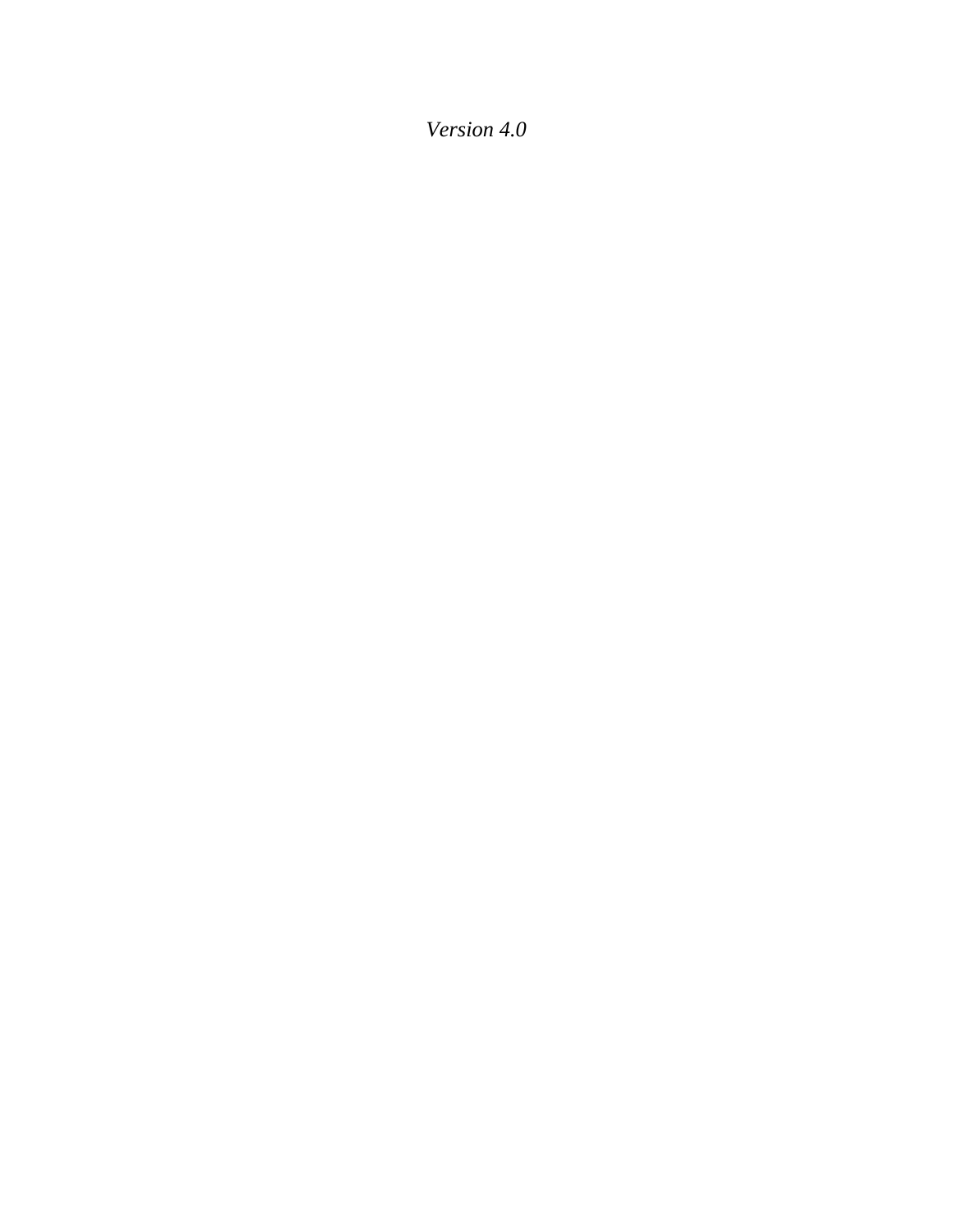## **Appendix A: Derivation of** *f(•)* **functions**

In this appendix, a more complete derivation of the equation for *w* the sign and strength of word-of-mouth is presented.

$$
w = \omega[f_r(p) + f_a\{a\}] \tag{4.1}
$$

The strategy is first to assume that *w* is determined by a linearly separable function of the two pieces of information: the normalized rate of productivity improvement *p* ("does the program work?"), and the current adequacy of resources to support the improvement effort *a* ("are our efforts being supported?; does this program increase my normal work level?"). The parameter  $\omega$  represents the intensity of communication in the particular area.

The assumption of linear separability allows the "sign and strength" of word of mouth to be fully determined by simple linear inequalities when the two information streams are evaluated at the possible combinations of extreme values. Qualitative data (e.g. field studies and interviews) can then be used to determine the sign of each inequality, and upper and lower bounds for each function are chosen to satisfy the assumed relations.

At intermediate points, each function, although separable from the other one, will, in general, be a complicated function of the given input. The choice of functional form is restricted to a class whose properties are consistent with the available qualitative information, and then scaled to the established bounds. Specifically, each function *f{.}* is assumed to have the following general form:

$$
f\{\} = (B^u + B^l)\varphi\{\} - B^l, 0 \varphi\{\}\ 1
$$

which, given the constraint on  $\varphi$  { }, is bounded from above and below by *B*<sup>*u*</sup> and *B*<sup>*l*</sup> respectively. These bounds are established using rank ordering arguments based on the beliefs generated by the two underlying information streams evaluated at their extreme values.

Low resource availability is assumed to dominate any positive effects of results. If the group in question believes it is not being supported, then any positive effects resulting from results will be outweighed by frustration.

$$
B_r^u + B_a^l < 0
$$

Results are also assumed to be a necessary condition for positive word of mouth. Even if job resources are fully adequate, results play a key role in the formation of preferences over continuing the program. The workforce will not spend a significant amount of time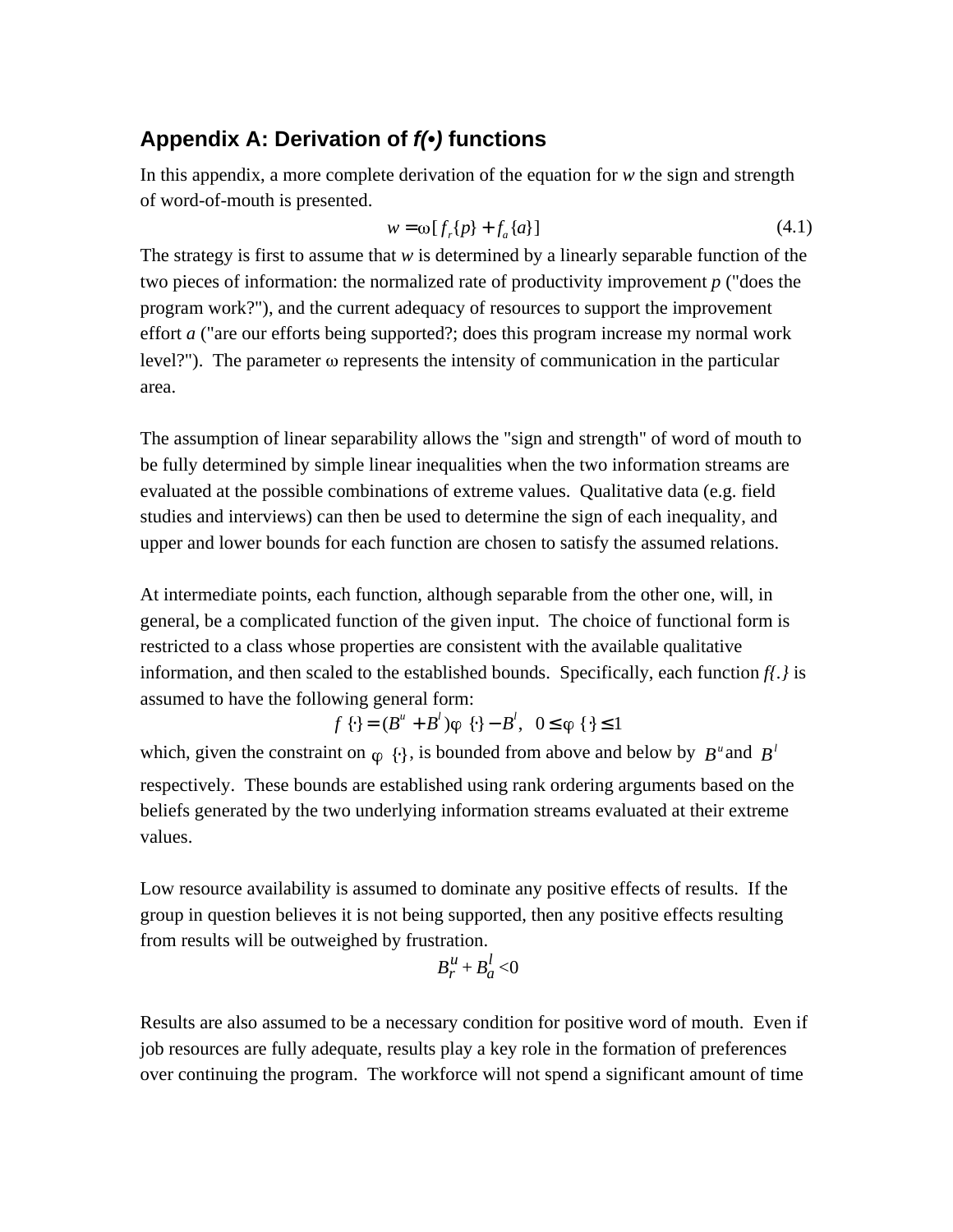pursuing an improvement program that has not demonstrated its usefulness. Thus support cannot overcome the negative effect of poor results:

$$
B_r^l + B_a^u < 0
$$

If a program generates strong results and has adequate support then word of mouth will be positive, so:

$$
B_t^u + B_a^u > 0
$$

With the extreme condition combinations established, the functions  $\varphi_r\{p\}$ ,  $\varphi_a\{a\}$  need to be specified. A similar approach is used for each.

Qualitative information suggests that the effect of *p* on beliefs is monotonically increasing,  $f'$   $_r$  { $p$  } > 0 . This gives an improvement program its true power–initial results demonstrate the validity of the approach and beget more results. Without this effect management would have a difficult time developing such program due to the substantial time required to individually enlist each member of the workforce in the program. In the neighborhood of  $p=1$  the second derivative is assumed to be strictly negative,  $f'_{r}$ {l} < 0 since improvement measures are likely to be noisy and small deviations from the prediction will be discounted. These two conditions restrict the function to being either strictly concave and increasing or s-shaped and increasing. The s-shape is chosen,  $f'_{r}$  {0} > 0, and is represented by the logistic curve

$$
f_r\{p\} = (B_r^u + B_r^l) \frac{\exp(4\gamma (p - \delta_r))}{1 + \exp(4\gamma (p - \delta_r))} - B_r^l
$$
 (A1)

This specification takes the value  $B_r^u$  for  $p=1$  and the value  $B_r^l$  for  $p=0$ . The inflection point is at  $p_n$  = and the slope at the inflection point is  $(B_r^u - B_r^l)$ . The inflection point is assumed to be at  $= .5$ .

A similar procedure is used to specify the function that reflects the effect of resource availability. Workers, in order to participate effectively in an improvement program, require resources in the form of management's attention and a reduction in their current responsibilities. This suggests that the effect of resource adequacy on beliefs is monotonically increasing,  $f'_{a} \{a\}$  0. As management increases its willingness to support the effort, workers become more committed. In the neighborhood of  $a=1$ , the second derivative is assumed to be negative,  $f'_{a} \{1\} < 0$ , implying a diminishing marginal return to additional support near the requirement level. These requirements restrict the functional form to being either strictly concave and increasing or s-shaped and increasing. Again, the s-shaped function is chosen, f'<sub>a</sub> $\{0\} > 0$ , and represented by the logistic curve with a similar parameterization.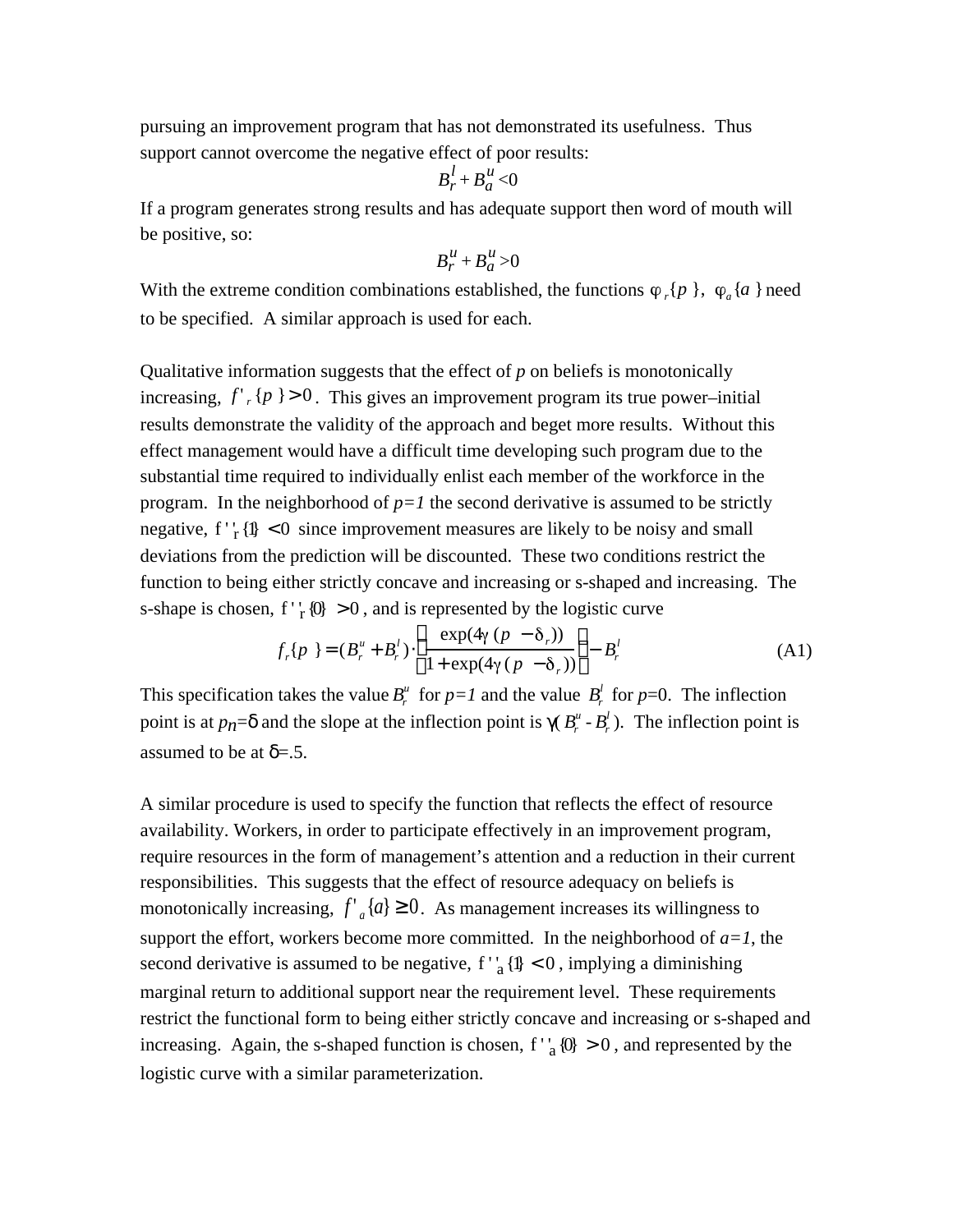$$
f_a\{a\} = (B_a^u + B_a^l) \quad \frac{\exp(4\gamma (a - \delta_a))}{1 + \exp(4\gamma (a - \delta_a))} \quad -B_a^l \tag{A2}
$$

The inflection point is assumed to be at  $= .5$ .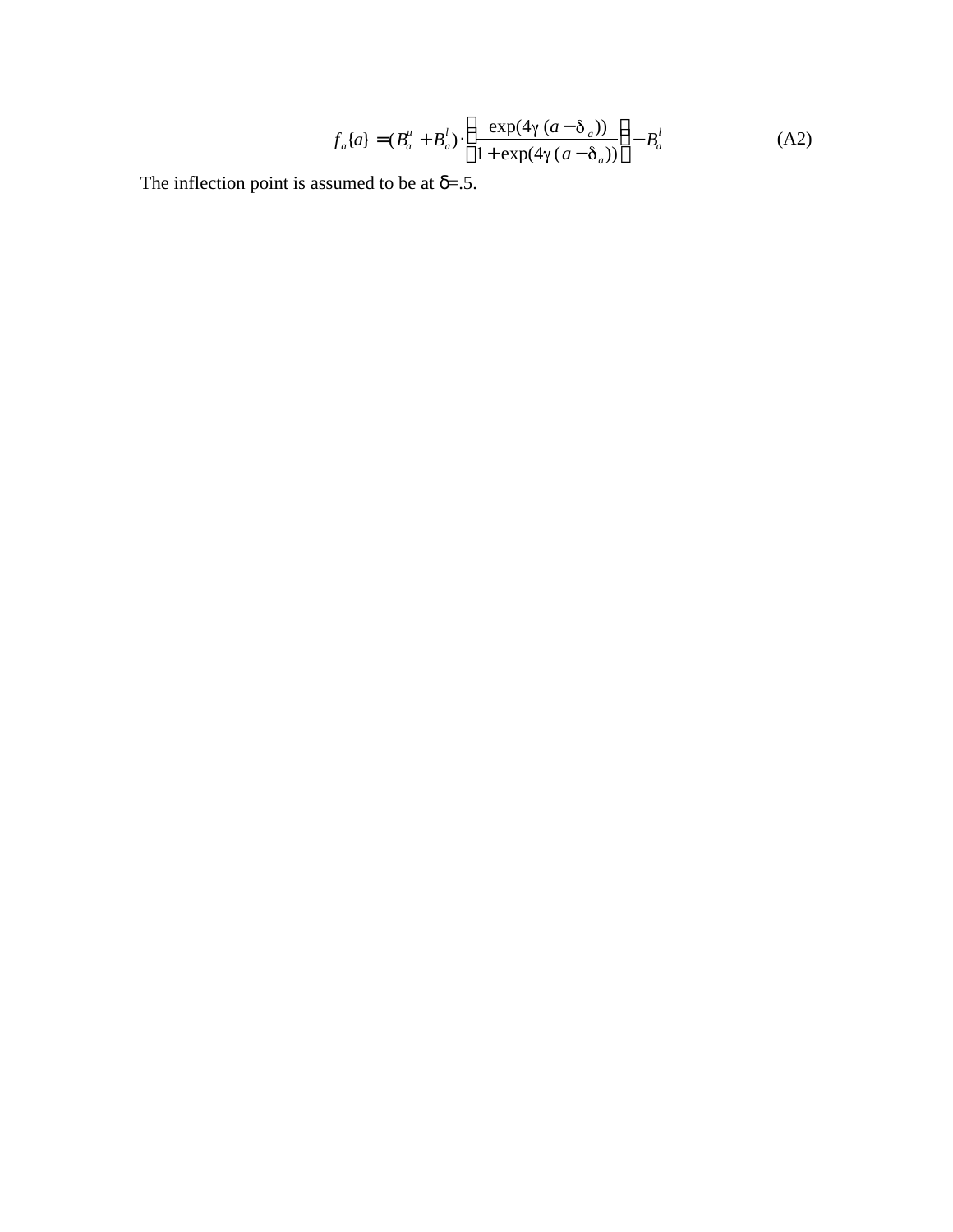# **Appendix B: Parameter Values for Simulations**

| $_{\rm{OIII}$ gic 1 1 0 gi ann $_{\rm{N10}}$ act |  |  |
|--------------------------------------------------|--|--|
| Value                                            |  |  |
| $.077$ (1/months)                                |  |  |
| 100 (defects)                                    |  |  |
| 10 (defects)                                     |  |  |
| 12 (months)                                      |  |  |
| د.                                               |  |  |
|                                                  |  |  |
|                                                  |  |  |

### **Single Program Model**

### **Two Program Model**

| <b>Parameter</b>      | <b>Value</b>                |
|-----------------------|-----------------------------|
|                       | $.077$ (1/months)           |
| 2                     | .0192 $(1/months)$          |
| $D_1$ , $D_2$ Initial | 100 (defects)               |
| $D_1$ , $D_2$ Minimum | 10 (defects)                |
|                       | 12 (months)                 |
|                       | .5                          |
| C Initial             | $\Omega$                    |
| $C^*$                 | 0 until time= $12$ , then 1 |
| L                     | 100 (people)                |
| 1, 2                  | 1 (hours/person/month)      |
|                       | 25                          |
|                       |                             |
| $\mathbb{R}$          | 160 (expert's hours/month)  |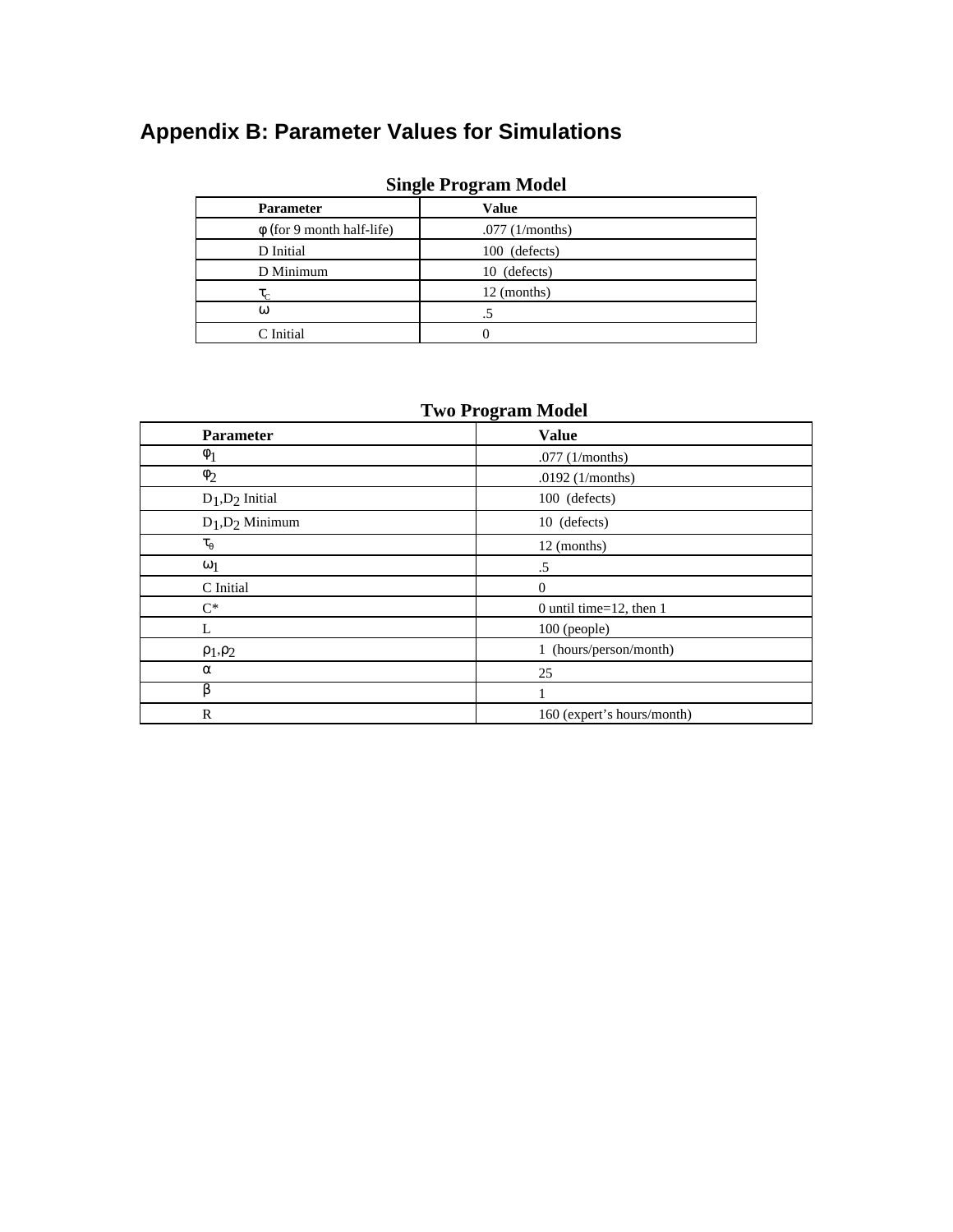## **Appendix C: List of Model Equations in VENSIM**

The model is written using the VENSIM simulation software produced by Ventana systems (more information available at www.vensim.com. The syntax of each entry is as follows:

VARIABLE  $X = f(VARIABLE A, ..., VARIABLE Z)$  $\sim$  Units of Measure  $\sim$  Comments |

A simulating version of the model in the written in the VENSIM software is available at <web.mit.edu/nelsonr/www>.

```
.definearea
```
This sector defines the number of areas, denoted  $n$  in the main text, in the simulated organization.

```
area:one,two
```
 $\overline{\phantom{a}}$  $\sim$ 

#### .defects

This section contains the equations that generated the number of oustanding defects and the rate of improvement.

Defects[area]=INTEG(Change in Defects[area], Init Defects[area])

 $\sim$  Defects

 $\sim$  The stock of outstanding defects, denoted D is the text.

```
Change in Defects[area]= -(Defects[area]-min defects[area])*Actual Improvement
 Fraction [area]*Commitment[area]
```
 $\sim$  Defects/month

 $\sim$  The rate of defect reduction.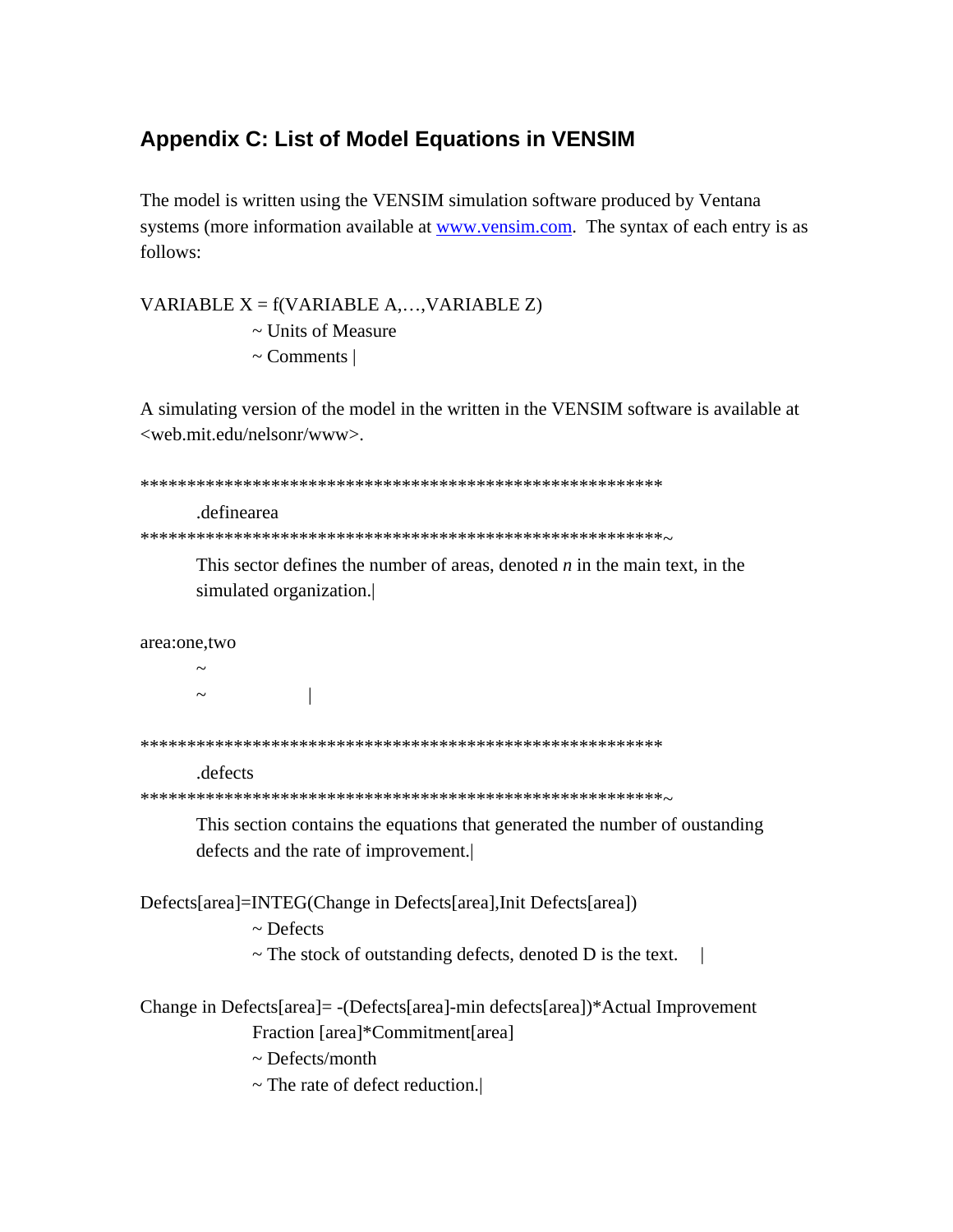Predicted Defects[area]=INTEG(Chng in Predicted Defects[area],Init Defects[area])

- ~ Defects
- ~ Level of Defects Predicted by the naïve half-life model.|

Chng in Predicted Defects[area]=-(Predicted Defects[area]-min defects[area])\*Expected Improvement Fraction [area]\*Management Goal for Commitment[area]

~ Defects/month

 $\sim$  The change in the level of predicted defects.

Actual Improvement Fraction[area]=ln(2)/Actual Area Half Life[area]

 $\sim$  |1/month

 $\sim$  The expected fractional improvement rate based on the half-life model.

Expected Improvement Fraction[area]=ln(2)/Expected Area Half Life[area]

 $\sim 1/m$ onth

~ The expected fractional improvement rate based on the half-life model.|

Historical Defects[area]=

SMOOTH( Defects[area],Defect Smooth Time)

~Defects

 $\sim$  The historical defect level is determined by smoothing the actual defect level.|

Defect Improvement Rate[area]=((Historical Defects[area]-Defects[area])/Historical Defects[area])/Defect Smooth Time

- $\sim$  1/months
- ~ The calculated improvement rate.|

Ratio Actual to Predicted Results[area]=Defect Improvement Rate[area]/Expected

Improvement Fraction [area]

~ dimensionless

 $\sim$   $\qquad$   $\qquad$ 

\*\*\*\*\*\*\*\*\*\*\*\*\*\*\*\*\*\*\*\*\*\*\*\*\*\*\*\*\*\*\*\*\*\*\*\*\*\*\*\*\*\*\*\*\*\*\*\*\*\*\*\*\*\*\*\*

### .commitment

\*\*\*\*\*\*\*\*\*\*\*\*\*\*\*\*\*\*\*\*\*\*\*\*\*\*\*\*\*\*\*\*\*\*\*\*\*\*\*\*\*\*\*\*\*\*\*\*\*\*\*\*\*\*\*\*~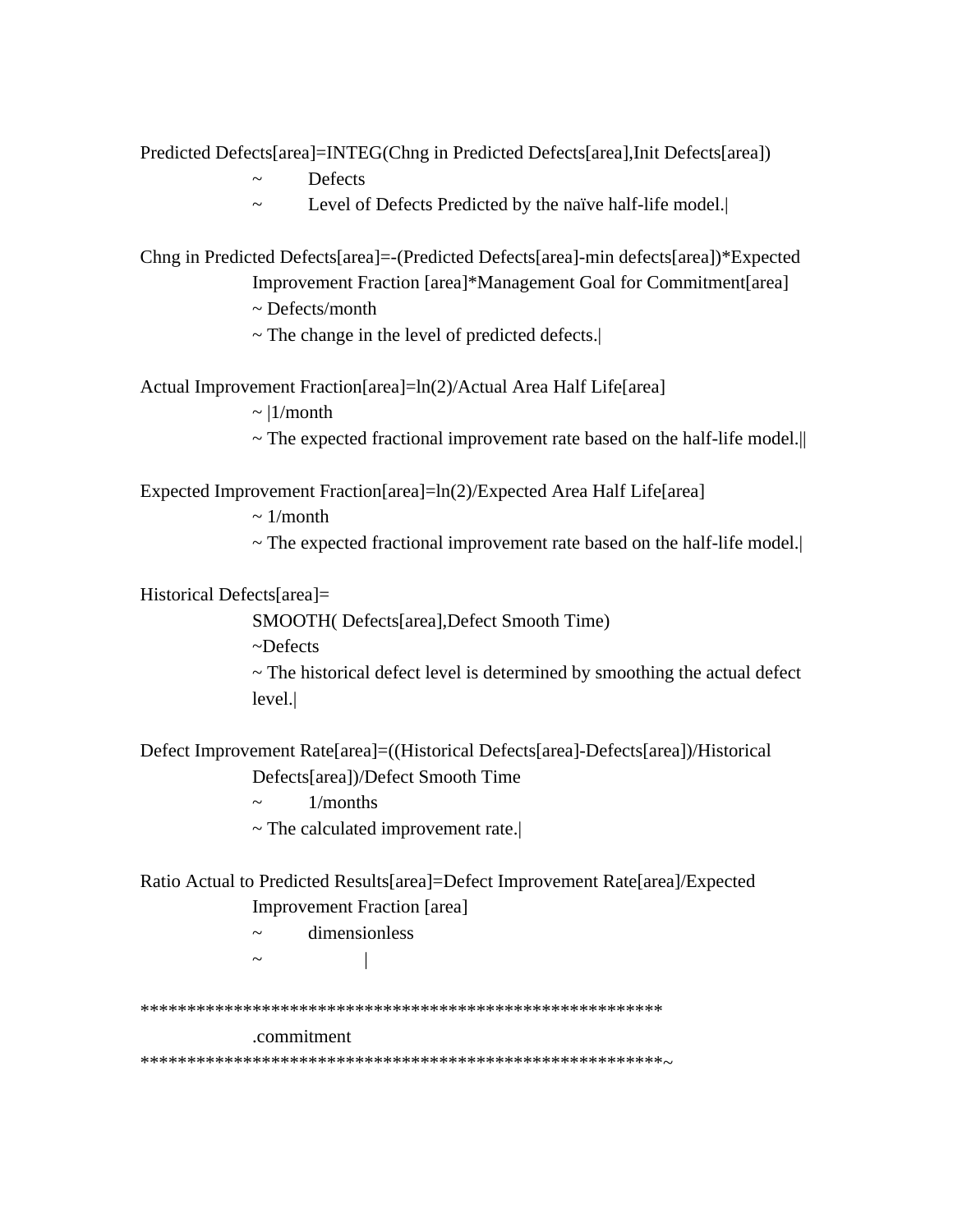This sector contains the equations that determine the level of commitment.|

Commitment[area]= INTEG(Change in Commitment from Management Push[area]+ Change in Commitment from Results[area],0)

> ~ dimensionless  $\sim$  Commitment to using the innovation in a given area, denoted  $C$  in the text.|

Change in Commitment from Management Push[area]=

(Management Goal for Commitment[area]-Commitment[area])/Time for Mgt to Train[area]\* (1+Step(-1,Time to Turn off Mgt Push))

 $\sim 1/m$ onth

~ The change in commitment generated by normative sources.|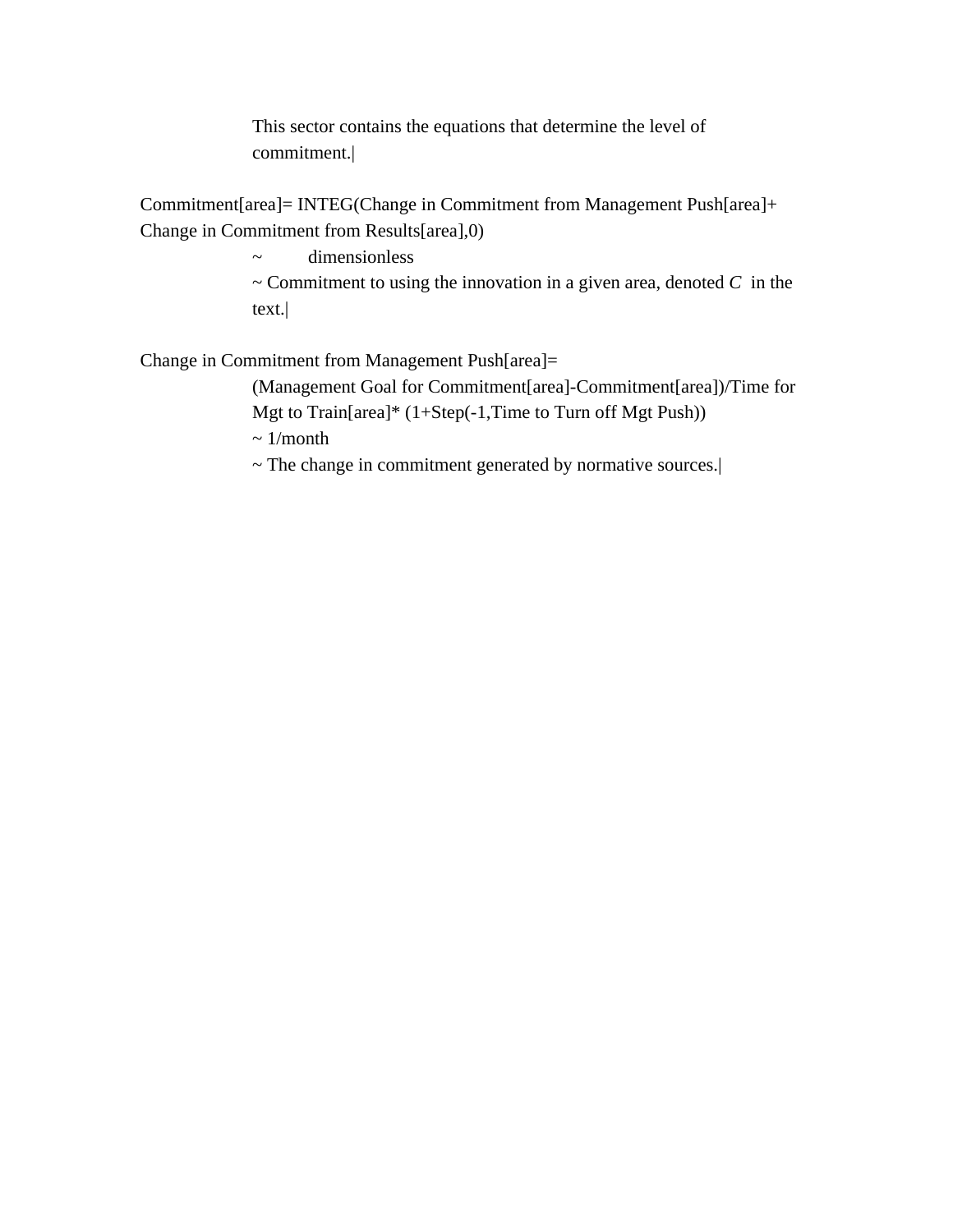Change in Commitment from Results[area]=

Word of Mouth[area]\*(1-Commitment[area])

 $\sim 1/month$ 

 $\sim$  The change in commitment resulting from instrumental motivation.

Word of Mouth[area]=(resource switch\*Effect of Support on Commitment[area]+ Effect of Results on Commitment[area])\*Sensitivity to Communication[area]

 $\sim 1$ /months

 $\sim$  word of mouth related to the efficacy of the innovation.

Sensitivity to Communication[area]=Commitment[area]\*communication intensity

 $1/months$  $\overline{1}$ 

 $\sim$ 

Effect of Results on Commitment[area]=Max Efct of Results\*EXP(Normal Slope Results\*(Ratio Actual to Predicted Results[area]-0.5))/(1+EXP(Normal Slope Results\*(Ratio Actual to Predicted Results[area]-0.5)))-EXP(Normal Slope Results\*(-0.5))/(1+EXP(Normal Slope Results\*(- $(0.5))$  +Min Efct of Results

~dimensionless

 $\sim$  this equation generates the s-shaped look-up function used to relate results to work of mouth. See appendix B for more details.

Effect of Support on Commitment [ $\text{area}$ ]=

```
Max Efct of Support*EXP(Normal Slope Support*(Ratio Support Allocated to
Required [area]-0.5))/ (1+EXP(Normal Slope Support*(Ratio Support)
Allocated to Required [area]-0.5)))-Max Efct of Support
\simdimensionless
~this equation generates the s-shaped look-up function used to relate
support to work of mouth. See appendix B for more details
\perp
```
#### .supportreqs

The sector contains the equations that determine the level of support required in each area.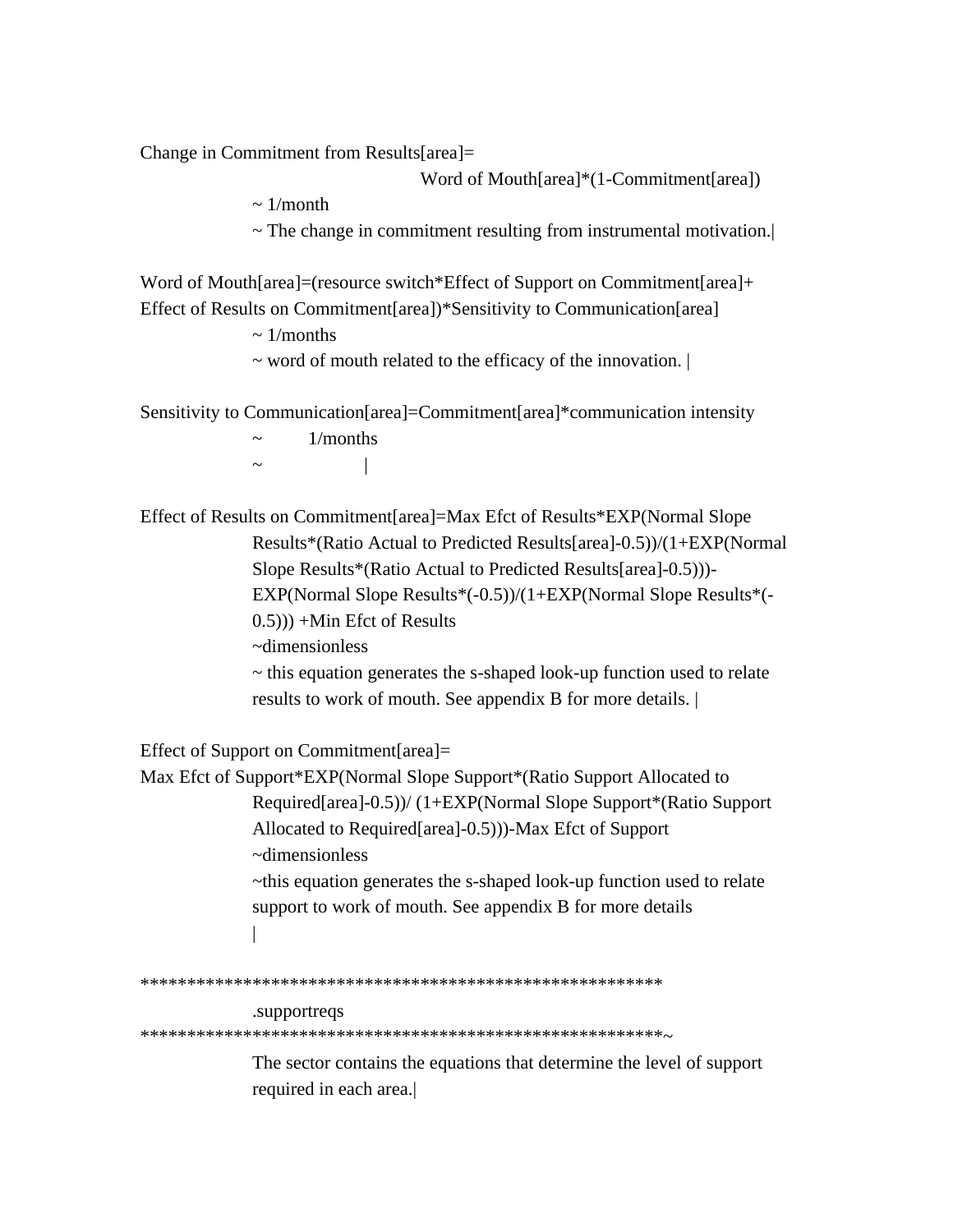Support Required[area]=Commitment[area]\*staff[area] \*Req Support per staff[area]

 $\sim$  hours/month

 $\sim$  |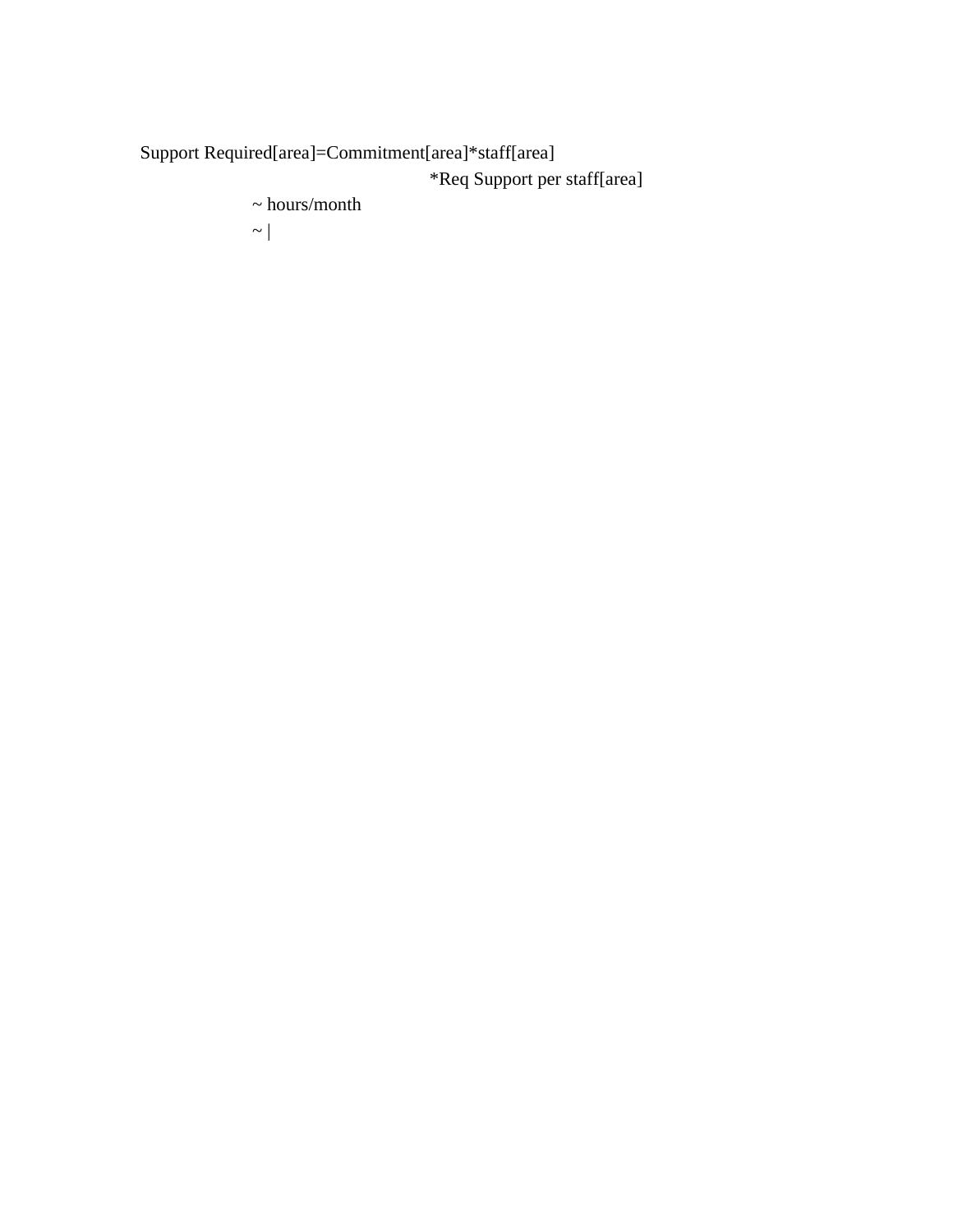Ratio Support Allocated to Required[area]=Min(zidz(Support Allocated[area],Support Required[area]),1) ~ dimensionless  $\sim$  | \*\*\*\*\*\*\*\*\*\*\*\*\*\*\*\*\*\*\*\*\*\*\*\*\*\*\*\*\*\*\*\*\*\*\*\*\*\*\*\*\*\*\*\*\*\*\*\*\*\*\*\*\*\*\*\* .supportalloc \*\*\*\*\*\*\*\*\*\*\*\*\*\*\*\*\*\*\*\*\*\*\*\*\*\*\*\*\*\*\*\*\*\*\*\*\*\*\*\*\*\*\*\*\*\*\*\*\*\*\*\*\*\*\*\*~ This section contains the equations the represent the experts' decision process in allocation their support resources.| Support Allocated[area]=Fraction of Support Allocated[area]\*Total Support Resources  $\sim$  hours/month  $\sim$   $\qquad$   $\qquad$ Fraction of Support Allocated[area]=zidz(Attractiveness of Area[area],total attract)  $\sim$  dimensionless  $\sim$  | Attractiveness of Area[area]=Indicated Fraction of Support[area]\*Effect of Improvement Rate on Attract [area] ~ dimensionless  $\sim$   $\qquad$   $\qquad$ total attract=SUM(Attractiveness of Area[area!]) ~dimensionless  $\sim$   $\qquad$   $\qquad$ Indicated Fraction of Support[area]=(Support Required[area]/Total Support Required)^Sensitivity to Resources ~dimensionless  $\sim$   $\qquad$   $\qquad$ Total Support Required=SUM(Support Required[area!])

 $\sim$  hours/month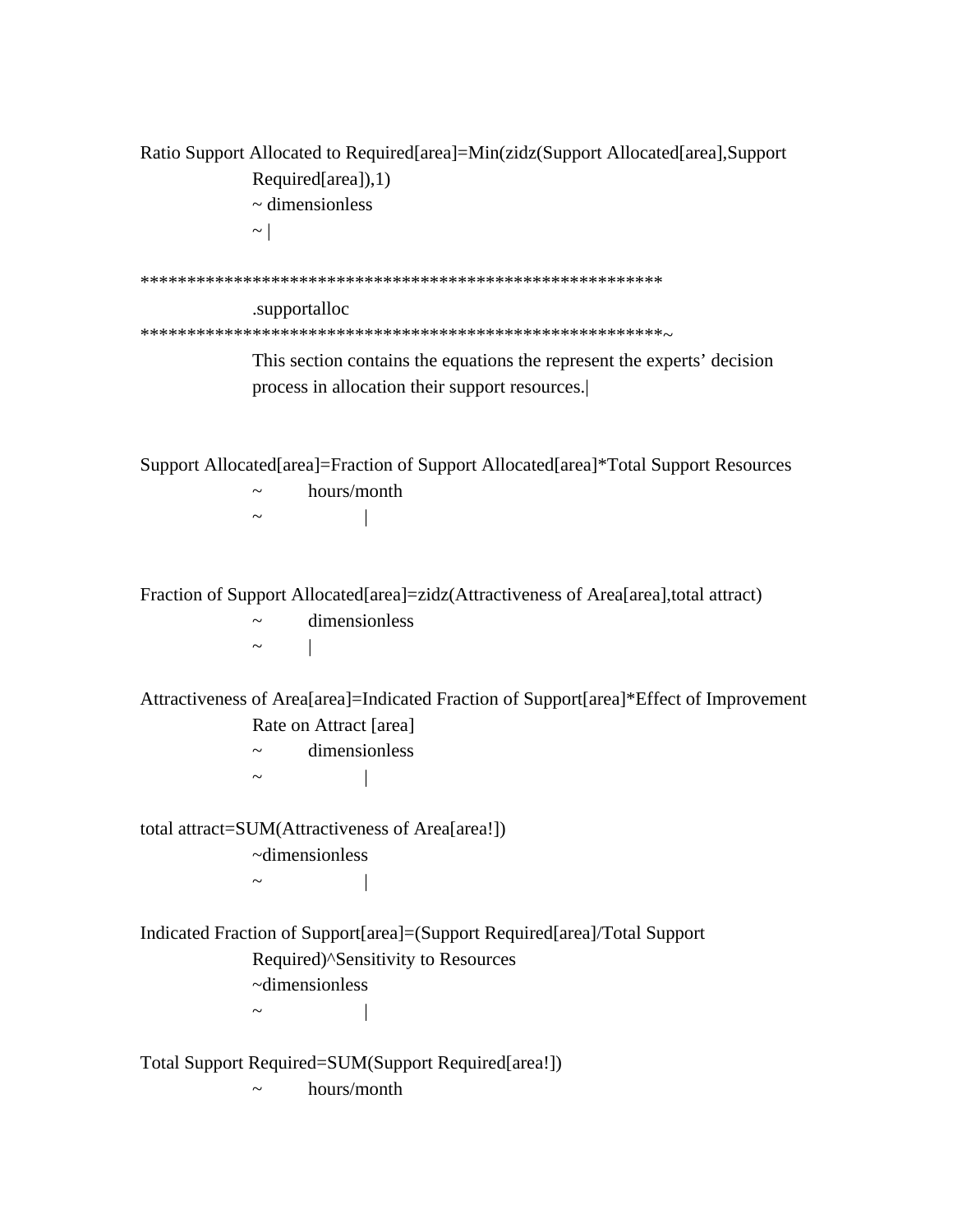$\sim$   $\sim$   $\sim$   $\sim$   $\sim$ Effect of Improvement Rate on Attract[area]=(1+Defect Improvement Rate[area])^Sensitivity to Improvement ~ dimensionless  $\sim$ ratio total support to support reqs=Total Support Required/Total Support Resources ~dimensionless  $\sim$ \*\*\*\*\*\*\*\*\*\*\*\*\*\*\*\*\*\*\*\*\*\*\*\*\*\*\*\*\*\*\*\*\*\*\*\*\*\*\*\*\*\*\*\*\*\*\*\*\*\*\*\*\*\*\*\* .parameters \*\*\*\*\*\*\*\*\*\*\*\*\*\*\*\*\*\*\*\*\*\*\*\*\*\*\*\*\*\*\*\*\*\*\*\*\*\*\*\*\*\*\*\*\*\*\*\*\*\*\*\*\*\*\*\*~ This section contains the parameters used in the simulations.| Actual Area Half Life[one]=9 ~months  $\sim$ Actual Area Half Life[two]=36 ~months  $\sim$   $\qquad$   $\qquad$ Expected Area Half Life[one]=9 ~months  $\sim$ Expected Area Half Life[two]=36 ~months  $\sim$  | communication intensity=.5  $\sim$ 1/months  $\sim$  $\overline{a}$ |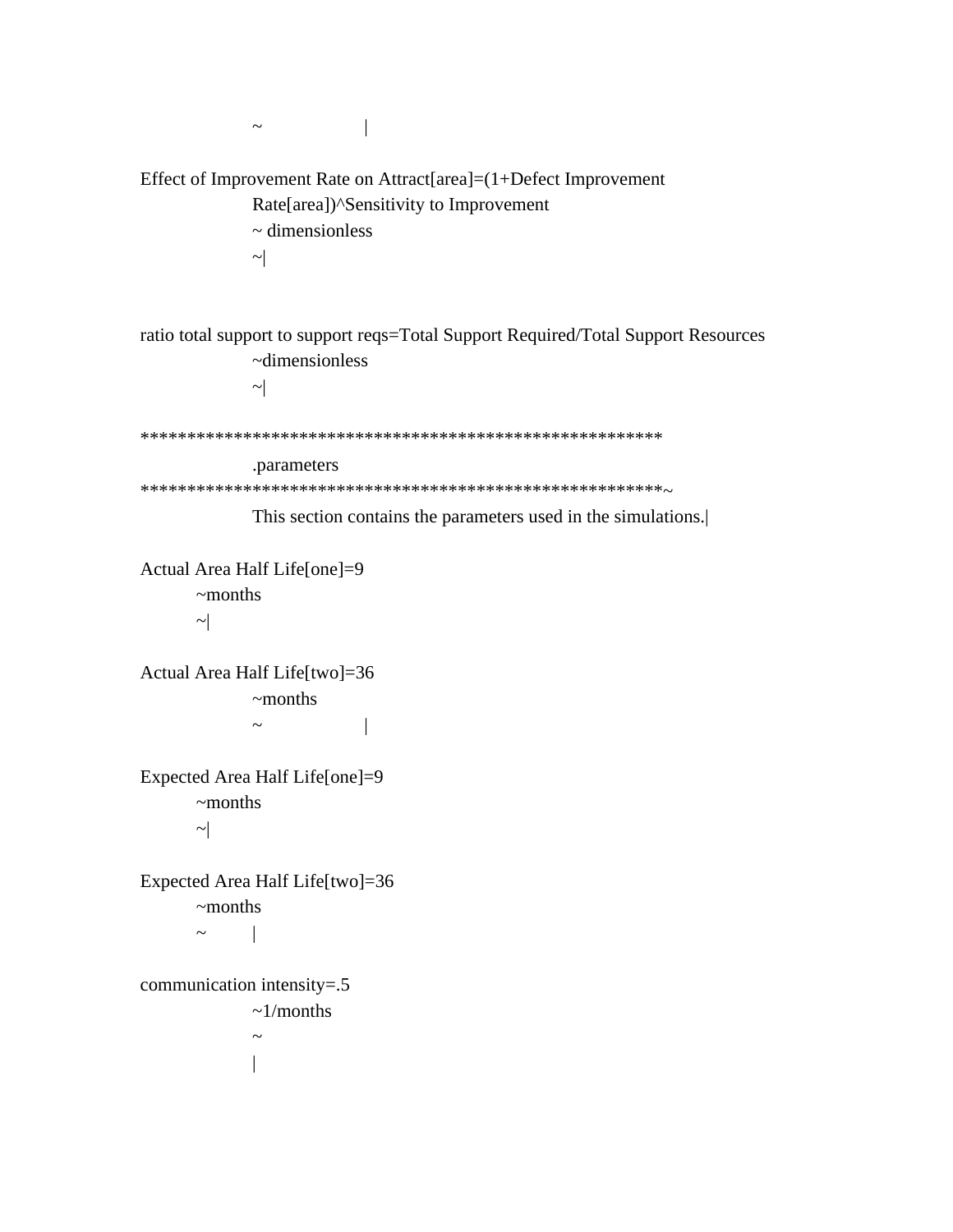Defect Smooth Time=3  $\sim$  months  $\sim$   $\qquad$   $\qquad$ min defects[area]=10,10 ~defects  $\sim$   $\qquad$   $\qquad$   $\qquad$   $\qquad$ Init Defects[area]=100,100 ~ defects  $\sim$  | Time for Mgt to Train[area]=12,12 ~ months  $\sim$   $\sim$   $\sim$   $\sim$   $\sim$ Management Goal for Commitment[area]=Step(Goal for Management Commitment, Time To Launch Effort\ [area])  $\sim$  dimensionless  $\sim$  | Time To Launch Effort[one]=12 ~months  $\sim$ | Time To Launch Effort[two]=12 ~ months  $\sim$   $\qquad$   $\qquad$ Goal for Management Commitment=0.995 ~dimensionless  $\sim$   $\qquad$   $\qquad$ Req Support per staff[area]=1,1 ~ hours/person/month  $\sim$   $\qquad$   $\qquad$ Sensitivity to Improvement=50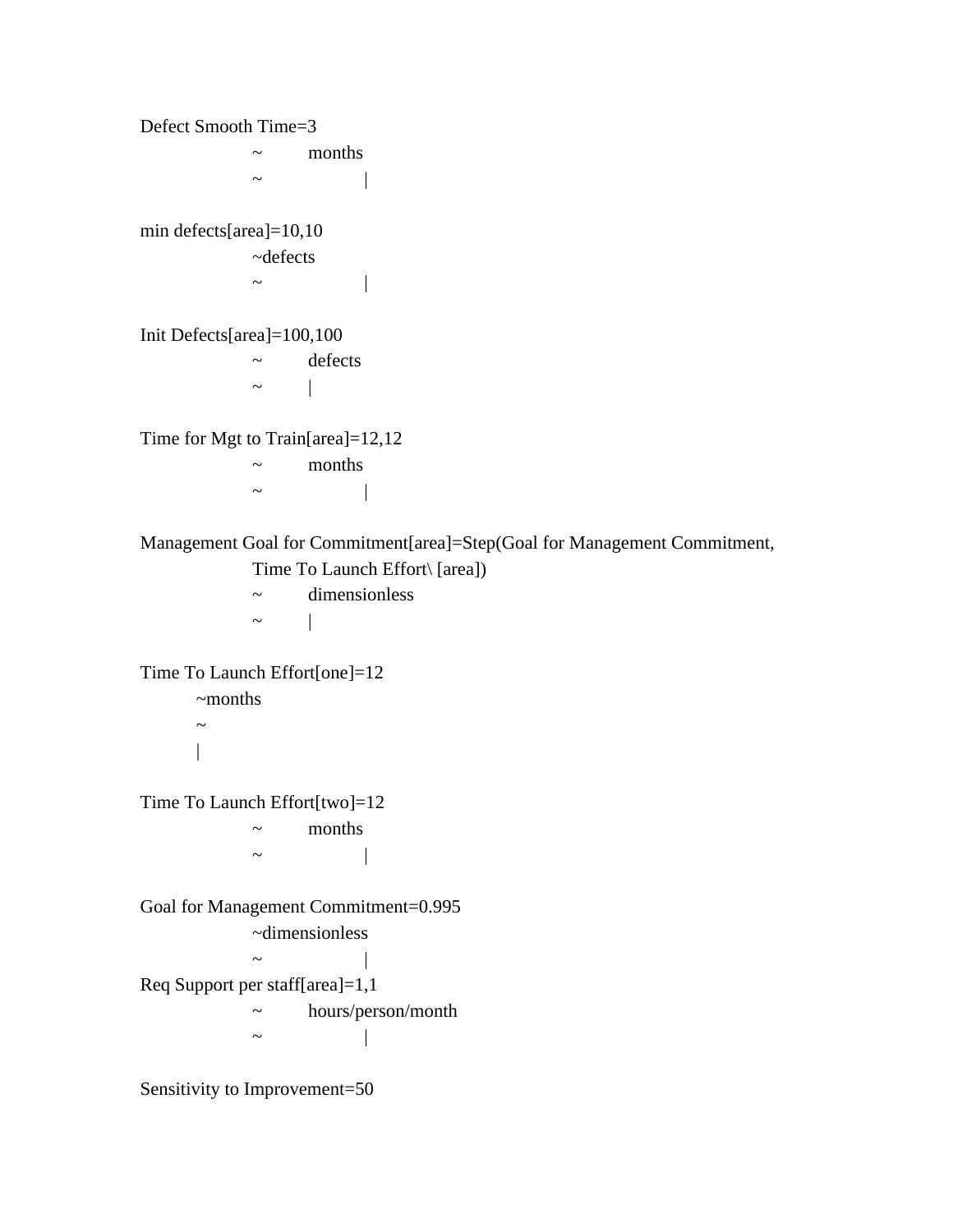~ dimensionless  $\sim$   $\qquad$   $\qquad$ Sensitivity to Resources =1 ~ dimensionless  $\sim$   $\qquad$   $\qquad$ staff[area]=100,100 ~people  $\sim$   $\qquad$   $\qquad$   $\qquad$ Total Support Resources=160  $\sim$  hours/month  $\sim$   $\qquad$   $\qquad$ \*\*\*\*\*\*\*\*\*\*\*\*\*\*\*\*\*\*\*\*\*\*\*\*\*\*\*\*\*\*\*\*\*\*\*\*\*\*\*\*\*\*\*\*\*\*\*\*\*\*\*\*\*\*\*\* .lookupfunctionparameters \*\*\*\*\*\*\*\*\*\*\*\*\*\*\*\*\*\*\*\*\*\*\*\*\*\*\*\*\*\*\*\*\*\*\*\*\*\*\*\*\*\*\*\*\*\*\*\*\*\*\*\*\*\*\*\*~ This section contains the parameters used in the look-up functions.| Normal Slope Results=8 ~dimensionless  $\sim$  | Normal Slope Support=8 ~dimensionless  $\sim$  | Max Efct of Results=2 ~ dimensionless  $\sim$   $\sim$   $\sim$   $\sim$   $\sim$ Min Efct of Results=-0.5 ~ dimensionless  $\sim$   $\qquad$   $\qquad$ Max Efct of Support  $=3$ ~ dimensionless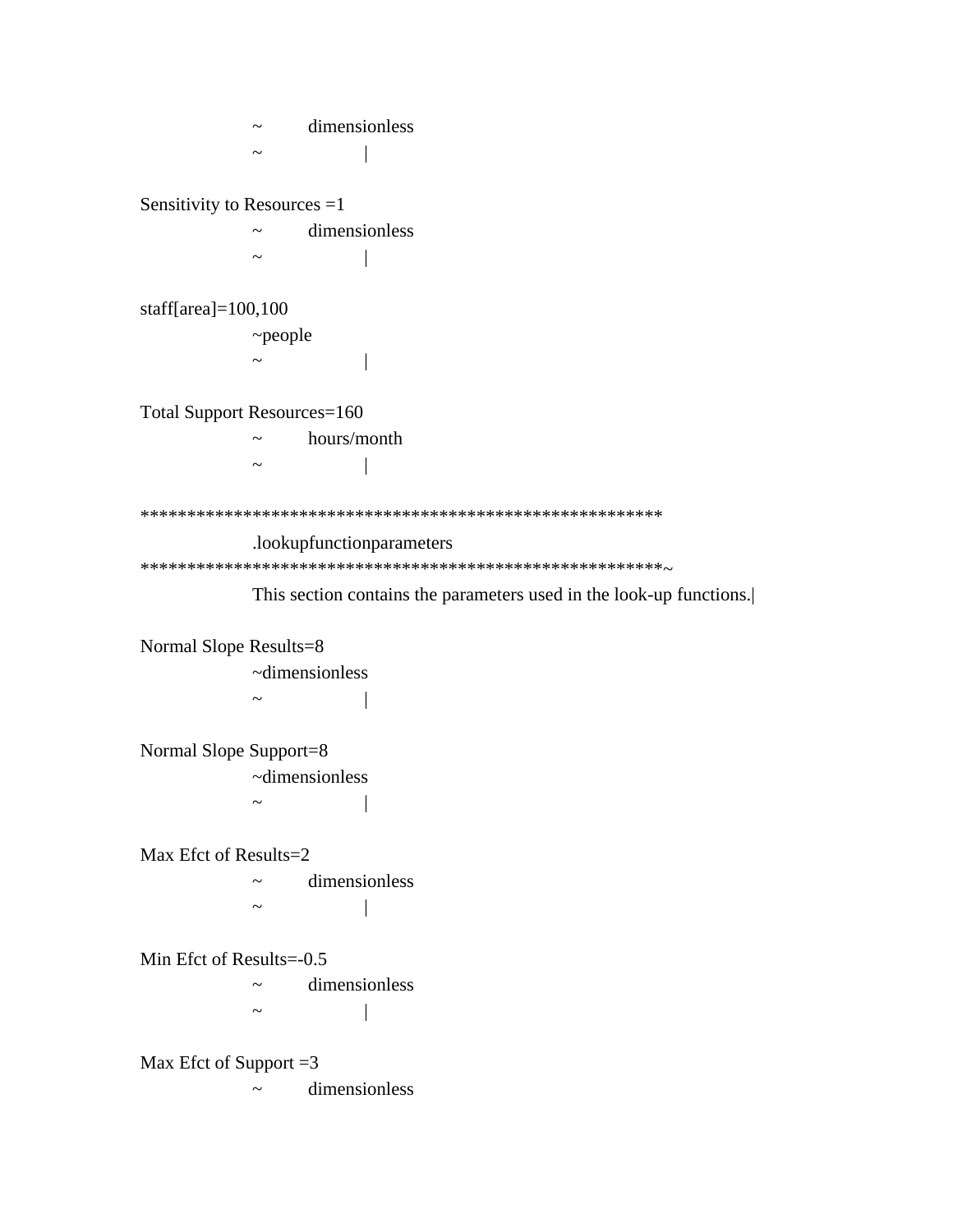| Min Efct of Support $= -3$           |                                 |                                                                                                                                                                           |  |  |
|--------------------------------------|---------------------------------|---------------------------------------------------------------------------------------------------------------------------------------------------------------------------|--|--|
|                                      | $\nightharpoonup$ dimensionless |                                                                                                                                                                           |  |  |
|                                      |                                 |                                                                                                                                                                           |  |  |
|                                      |                                 |                                                                                                                                                                           |  |  |
|                                      | .switches                       |                                                                                                                                                                           |  |  |
|                                      |                                 |                                                                                                                                                                           |  |  |
|                                      |                                 | This section contains the parameters used to switch between the based<br>model and the extended model and the switch used to turn-off<br>management's normative pressure. |  |  |
| resource switch=0                    |                                 |                                                                                                                                                                           |  |  |
|                                      |                                 | dimensionless                                                                                                                                                             |  |  |
|                                      |                                 | use this to switch between TQM model one and TQM model two                                                                                                                |  |  |
|                                      |                                 |                                                                                                                                                                           |  |  |
|                                      |                                 |                                                                                                                                                                           |  |  |
| Time to Turn off Mgt Push = $1e+009$ |                                 |                                                                                                                                                                           |  |  |
|                                      |                                 | months                                                                                                                                                                    |  |  |
|                                      |                                 |                                                                                                                                                                           |  |  |
|                                      |                                 |                                                                                                                                                                           |  |  |
|                                      | .Control                        |                                                                                                                                                                           |  |  |
|                                      |                                 |                                                                                                                                                                           |  |  |
|                                      |                                 | <b>Simulation Control Parameters</b>                                                                                                                                      |  |  |
|                                      |                                 |                                                                                                                                                                           |  |  |
|                                      |                                 |                                                                                                                                                                           |  |  |
| $FINAL TIME = 120$                   |                                 |                                                                                                                                                                           |  |  |
|                                      |                                 | month                                                                                                                                                                     |  |  |
|                                      | $\tilde{\phantom{a}}$           | The final time for the simulation.                                                                                                                                        |  |  |
|                                      |                                 |                                                                                                                                                                           |  |  |
|                                      |                                 |                                                                                                                                                                           |  |  |
| INITIAL TIME $= 0$                   |                                 |                                                                                                                                                                           |  |  |
|                                      |                                 | month                                                                                                                                                                     |  |  |
|                                      | $\tilde{\phantom{a}}$           | The initial time for the simulation.                                                                                                                                      |  |  |
|                                      |                                 |                                                                                                                                                                           |  |  |
|                                      |                                 |                                                                                                                                                                           |  |  |